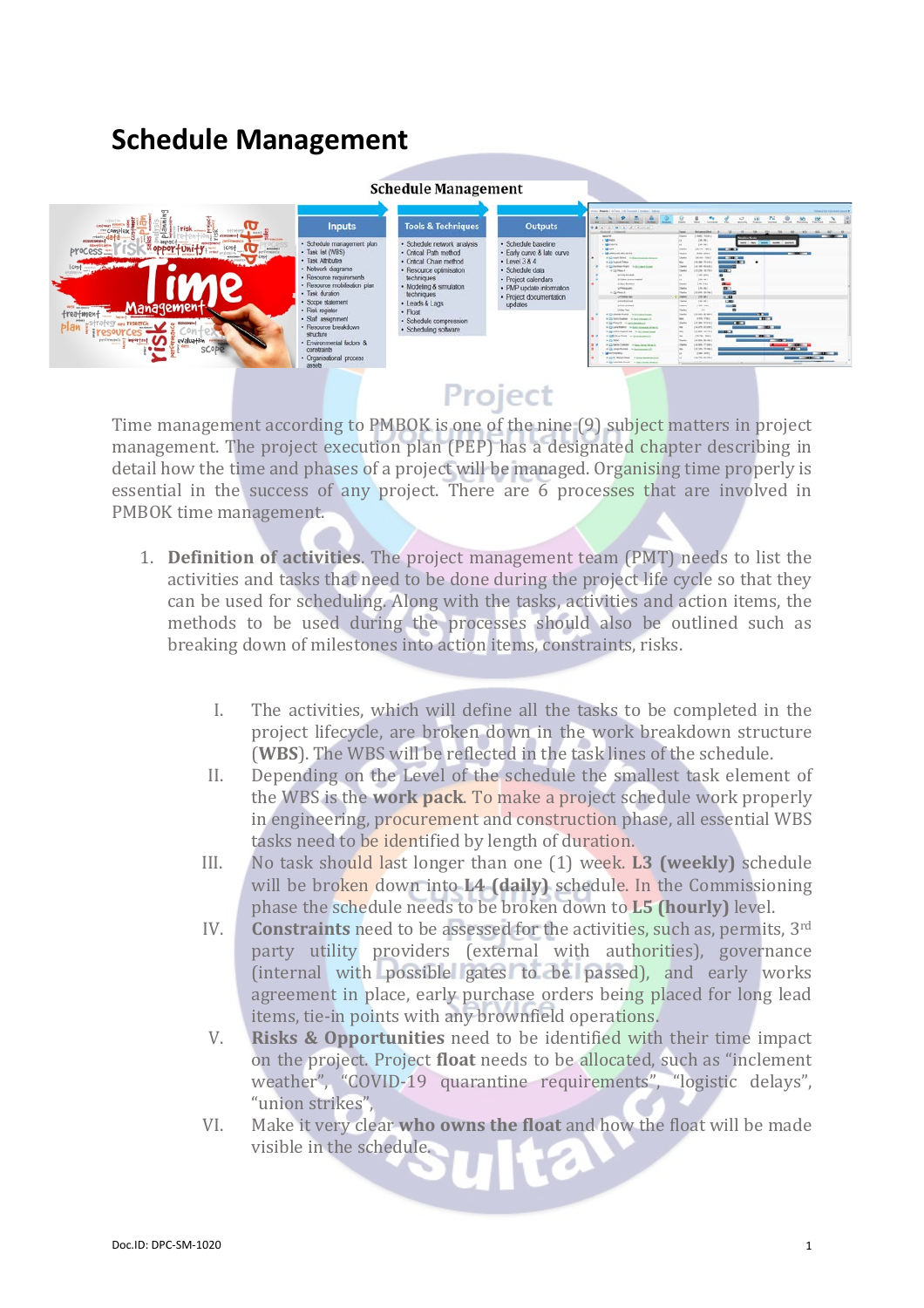- VII. Ensure that you establish a **baseline**, an **early curve** and a **late curve** and explain how you did it. Define the strategic scenarios under which circumstances the baseline can be changed. Be careful! If you amend the baseline constantly you will not have any visibility when you will have schedule issues to address.
- 2. **Sequencing of activities**. During this time, project managers need to precede documents and map task dependencies. The team may use some tools such as precedence diagramming method and other techniques for diagramming dependencies and in the end, produce a network diagram. A scheduling expert can greatly use his experience when sequencing activities.

- I. Ensure that there cannot be any task, activity or milestone without a predecessor. Documentation
- II. Explain if you do the sequencing from front to end or from end to front. This is one way to determine early curve and late curve.
- III. Identify interdependencies<br>IV. Ensure the schedule suppo
- Ensure the schedule supports "construction-driven engineering" and "commissioning-driven construction" activities. Not doing so can cause increase in uncertainties with time impacts and if ignored your schedule becomes questionable.
- V. Always challenge, if the sequencing is logical or can be improved.<br>VI. Plan for regular schedule reviews.
- VI. Plan for regular schedule reviews.<br>VII. Engineering, procurement and cor
- Engineering, procurement and construction with commissioning need to get involved. The scheduler need to plan this but the PM/PD has to action this interdisciplinary schedule review
- VIII. From a schedule perspective it is wise to take the owner's view because the owner is the main stakeholder.
	- IX. Ensure that the parallel integrated schedule activities of engineering firms and EPC or general trade contractors align and have an integrated and consequential workflow. If not the schedule will be in trouble.
	- X. Ensure that the sequences and durations will be aligned with upfront agreed Milestones. Raise a flag if a milestone date needs to be amended because of workflow issues. **CO**

## Project

- 3. **Estimating resources**. Resources include people, materials, equipment and machines that are needed to execute various project activities to produce the deliverables. The PMO with its experts and contractors needs to determine the type of resources required and the quantity needed. Each activity resource needs to be estimated and for this, an expert judgment is required.
	- I. Ensure that all required resources are allocated especially for SIMOPS or parallel activities. Personal resources need to be aligned with the mobilisation plan. 6.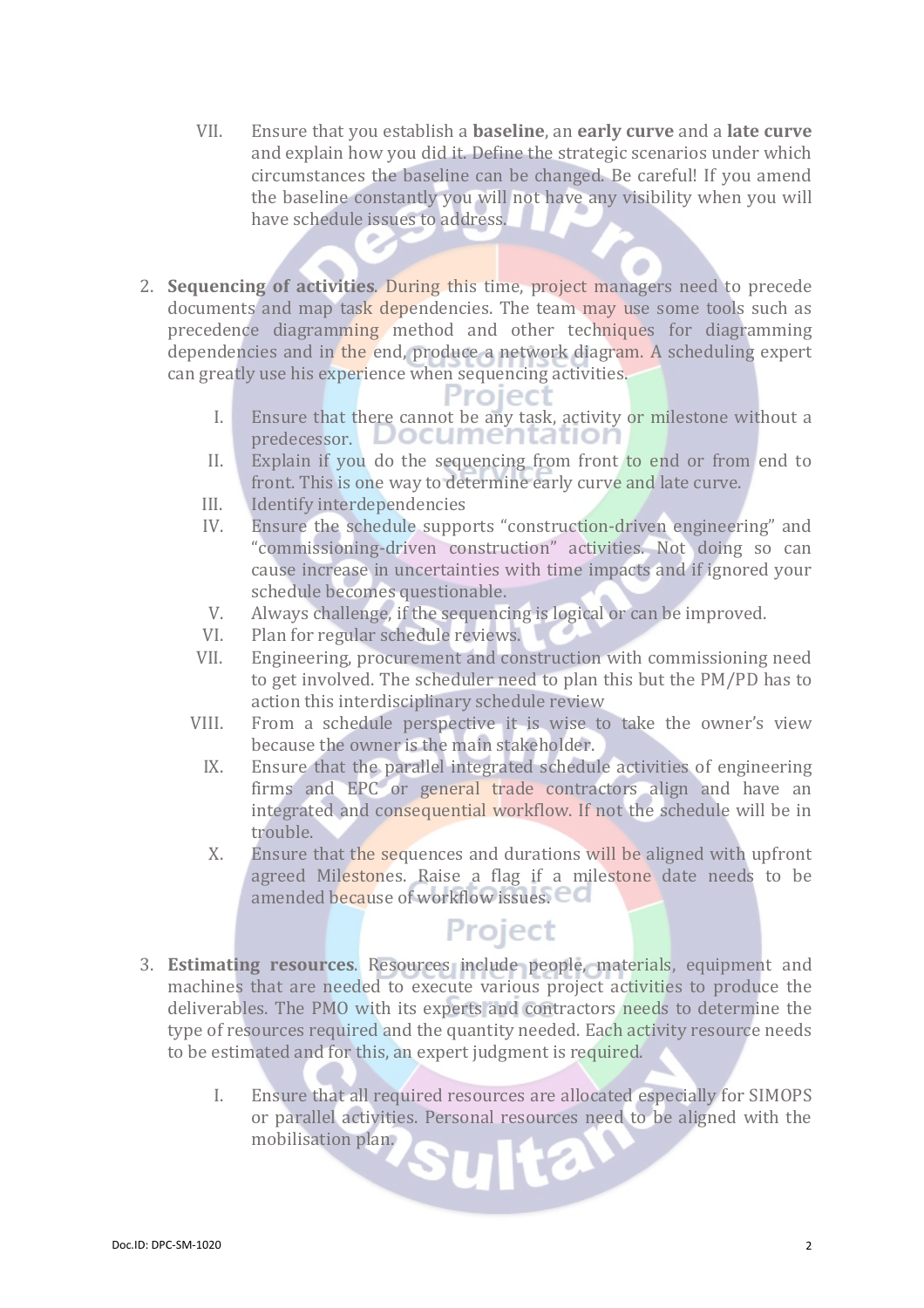- II. A schedule is only effective if resources are planned and integrated properly, because the activities have otherwise no proof of being able to get executed in the planned allocated time frame.
- III. Ensure that the EPC contractor's manpower plan and other manpower plans including 3rd party construction advisers are included. They can become a constraint if not adequately allocated as early as possible.
- IV. Plan for alternatives as personal requirements due to COVID could become a real issue in terms of schedule and warranty issues.
- 4. **Estimating activity durations**. The PD/PM together with the PMO team estimates the time needed to complete an activity in accordance to the scope and resource availability. To estimate time, experts use formulas such as the PERT (Program Evaluation Review Technique). Accuracy is important to develop an exact schedule.
	- I. Determine durations and logic by front to back and back to front planning.
	- II. Establish a clear early and late curve according to I.<br>III. Clarify and build in the float
	- III. Clarify and build in the float IV. Determine task risks and ho
	- Determine task risks and how to mitigate. The driving force is ALARP (as low as reasonable possible)
	- V. Ensure that you have a clear and measurable guideline at any time to know the actual schedule progress compared to the baseline planning.
	- VI. For that you might require a very detailed BOQ<br>VII. In case of utilising the EVM (earned value met
	- In case of utilising the EVM (earned value methodology) you need to phase-in the existing budget. This is normally the task of the Project Control manager or the PD/PM if no project controls manager is in the PMO.
	- VIII. Not using EVM can be quite misleading as you cannot compare SPI and CPI. ۵
- 5. **Developing project schedule.** A tool such as Primavera 6 or Merlin can help to develop the schedule. There may be a need for resource levelling to prevent over or under allocation of resources. During this stage, the project team plots the start and end dates for each activity as well as the entire project's start and completion dates. The team may use activity sequences, duration and resource estimation as well as project schedule constraints to achieve an accurate schedule. Knowledge of PMBOK time manageme[nt](https://www.nutcache.com/index0725.html?p=28126) is essential in developing a project schedule. project schedule.

Develop at the same time a detailed schedule analysis

- a. Critical Path (CP)
- b. Near CP (define the time/days)
- c. Schedule Risks/Opportunities and ALARP mitigation
- d. Scope changes impacting schedule
- e. Point out major engineering, procurement and construction achievements and concerns